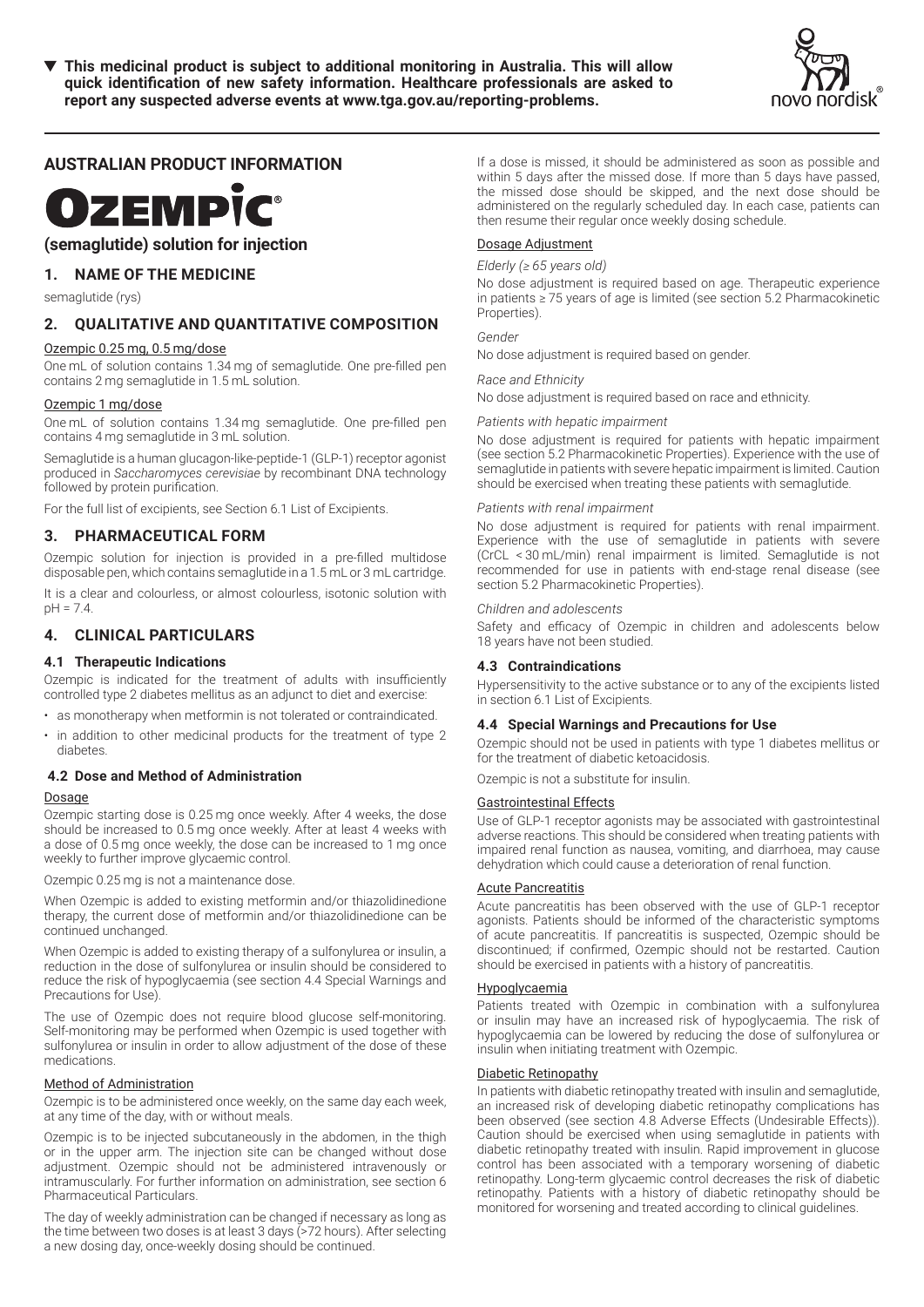# Heart Failure

There is no therapeutic experience in patients with congestive heart failure New York Heart Association (NYHA) class IV and therefore use of semaglutide is not recommended in these patients.

## Use in hepatic impairment

Experience with the use of semaglutide in patients with severe hepatic impairment is limited. Caution should be exercised when treating these patients with semaglutide.

## Use in renal impairment

Experience with the use of semaglutide in patients with severe (CrCL < 30 mL/min) renal impairment is limited. Semaglutide is not recommended for use in patients with end-stage renal disease (see sections 5.1 Pharmacodynamic Properties and 5.2 Pharmacokinetic Properties).

## Acute kidney injury

There have been post-marketing reports of acute kidney injury and worsening of chronic renal failure, which may sometimes require haemodialysis, in patients treated with GLP-1 receptor agonists. Some of these events have been reported in patients without known underlying renal disease. A majority of the reported events occurred in patients who had experienced nausea, vomiting, diarrhoea, or dehydration. Monitor renal function when initiating or escalating doses of Ozempic in patients reporting severe adverse gastrointestinal reactions.

## Use in elderly

See section 5.2 Pharmacokinetic Properties.

## Paediatric Use

The safety and efficacy of semaglutide in children and adolescents aged below 18 years has not been studied.

## Effects on laboratory tests

No data available.

## **4.5 Interactions with Other Medicines and Other Forms of Interactions**

*In vitro* studies have shown very low potential for semaglutide to inhibit or induce CYP enzymes, and to inhibit drug transporters.

The delay of gastric emptying with semaglutide may influence the absorption of concomitantly administered oral medicinal products, therefore semaglutide should be used with caution in patients receiving oral medicinal products that require rapid gastrointestinal absorption. The potential effect of semaglutide on the absorption of co-administered oral medications was studied in trials at semaglutide 1 mg steady state exposure.

No clinically relevant drug–drug interaction with semaglutide (Figure 1) was observed based on the evaluated medications. Therefore, no dose adjustment is required when co-administered with semaglutide.

# Oral Contraceptives

Semaglutide is not anticipated to decrease the effectiveness of oral contraceptives as semaglutide did not change the overall exposure of ethinylestradiol and levonorgestrel to a clinically relevant degree when an oral contraceptive combination medicinal product (0.03 mg ethinylestradiol/0.15 mg levonorgestrel) was co-administered with semaglutide. Exposure of ethinylestradiol was not affected; an increase of 20% was observed for levonorgestrel exposure at steady state. C<sub>max</sub> was not affected for any of the compounds.

## Atorvastatin

Semaglutide did not change the overall exposure of atorvastatin following a single dose administration of atorvastatin (40 mg). Atorvastatin  $C_{\text{max}}$ was decreased by 38%. This was assessed not to be clinically relevant.

## **Digoxin**

Semaglutide did not change the overall exposure or  $C_{\text{max}}$  of digoxin following a single dose of digoxin (0.5 mg).

## **Metformin**

Semaglutide did not change the overall exposure or  $C_{\text{max}}$  of metformin following dosing of 500 mg twice daily over 3.5 days.

## Warfarin

Semaglutide did not change overall exposure or  $C_{\text{max}}$  of R- and S-warfarin following a single dose of warfarin (25 mg), and the pharmacodynamic effects of warfarin as measured by the international normalised ratio were not affected in a clinically relevant manner.

## **4.6 Fertility, Pregnancy and Lactation**

## Effects on fertility

The effect of semaglutide on fertility in humans is unknown. Semaglutide did not affect male fertility in rats at daily SC doses of 828 μg/kg, resulting in exposures approximately 13 times the clinical AUC. In female rats, an increase in oestrous length and a small reduction in number of ovulations were observed at doses associated with maternal body weight loss (≥ 30 μg/kg/day SC, resulting in subclinical exposures).

## Use in pregnancy

Pregnancy Category: D

Semaglutide should not be used during pregnancy. Women of childbearing potential are recommended to use contraception when treated with semaglutide. If a patient wishes to become pregnant, or pregnancy occurs, semaglutide should be discontinued. Semaglutide should be discontinued at least 2 months before a planned pregnancy due to the long half-life (see section 5.1 Pharmacodynamic Properties).

Studies in animals have shown reproductive toxicity when semaglutide was administered during organogenesis. In pregnant rats, embryofetal toxicity (lethality, impaired growth and an increased incidence of fetal abnormalities) was observed at subclinical plasma exposures. Mechanistic studies suggest a direct GLP-1 receptor mediated role

| Co-administered<br>medication |                                              |                          | Relative exposure<br>Ratio and 90% CI | Recommendation     |
|-------------------------------|----------------------------------------------|--------------------------|---------------------------------------|--------------------|
| Metformin                     | $AUC0-12h$<br>$C_{\text{max}}$               |                          |                                       | No dose adjustment |
| S-warfarin                    | $AUC0-168h$<br>$C_{\text{max}}$              | ⊢▲─                      | ⊢●⊣                                   | No dose adjustment |
| R-warfarin                    | $AUC0-168h$<br>$C_{\text{max}}$              | $\overline{\phantom{a}}$ |                                       | No dose adjustment |
| Digoxin                       | $AUC_{0-120h}$<br>$C_{\text{max}}$           |                          | ⊷                                     | No dose adjustment |
| Atorvastatin                  | $AUC_{0-72h}$<br>$\mathsf{C}_{\mathsf{max}}$ |                          |                                       | No dose adjustment |
| Ethinylestradiol              | $AUC_{0-24h}$<br>$C_{\text{max}}$            |                          | H                                     | No dose adjustment |
| Levonorgestrel                | $AUC_{0-24h}$<br>$C_{\text{max}}$            |                          | ⊢⊕⊣<br>⊢▲⊣                            | No dose adjustment |
|                               |                                              | 0.5                      |                                       |                    |

Relative exposure in terms of AUC and C<sub>max</sub> for each medication when given with semaglutide compared to without semaglutide. Metformin and oral contraceptive drug (ethinylestradiol/levonorgestrel) were assessed at steady state. Warfarin (S-warfarin/R-warfarin), digoxin and atorvastatin were assessed after a single dose. Abbreviations: AUC: area under the curve.  $C_{\text{max}}$ : maximum concentration. CI: confidence interval.

## **Figure 1: Impact of semaglutide on the exposure of co-administered oral medications**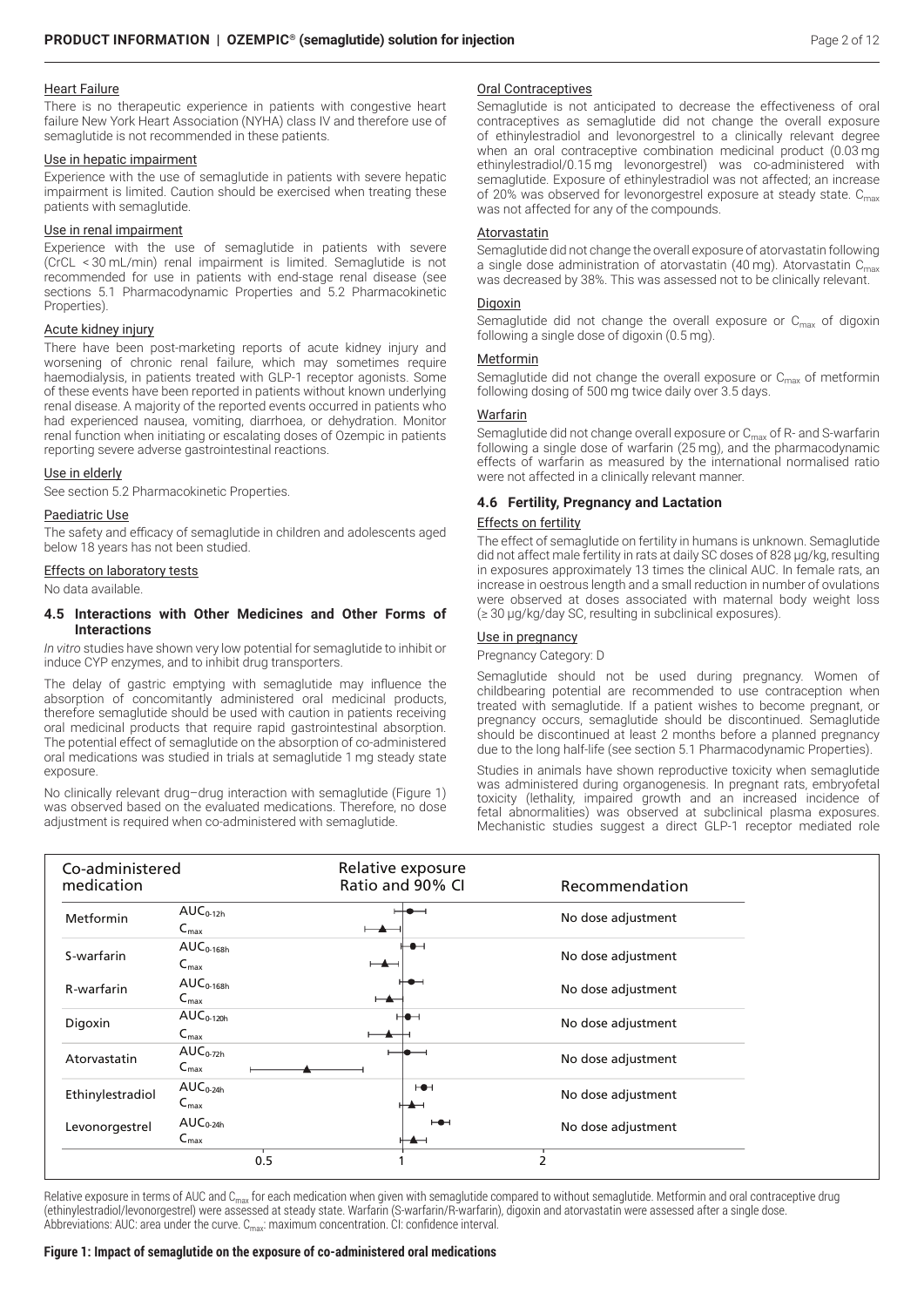of semaglutide on some of the effects in rats (species specific). In pregnant rabbits, pharmacologically mediated reductions in maternal body weight gain and food consumption were observed at all dose levels. Early pregnancy losses and increased incidences of minor visceral (kidney, liver) and skeletal (sternebra) fetal abnormalities were observed at ≥ 0.0025 mg/kg/day, at clinically relevant exposures. In pregnant cynomolgus monkeys, pharmacologically mediated, marked initial maternal body weight loss and reductions in body weight gain and food consumption coincided with the occurrence of sporadic abnormalities (vertebra, sternebra, ribs) and with an increase in early pregnancy losses at ≥ 0.075 mg/kg twice weekly (> 2.7 fold clinical exposure at 1 mg/week). Exposures at the NOAEL in all species were subclinical and a direct effect of semaglutide on the fetus cannot be excluded.

## Use in lactation

In lactating rats, semaglutide was excreted in milk. A risk to a breast-fed child cannot be excluded. Semaglutide should not be used during breastfeeding.

## **4.7 Effects on Ability to Drive and Use Machines**

Ozempic has no or negligible influence on the ability to drive or use machines. When it is used in combination with a sulfonylurea or insulin, patients should be advised to take precautions to avoid hypoglycaemia while driving and using machines.

Adverse effects of Ozempic include dizziness which could affect the ability to drive or use machines (see Section 4.8 Adverse Effects (Undesirable Effects)).

## **4.8 Adverse Effects (Undesirable Effects)**

## Summary of the Safety Profile

In 8 phase 3a trials, 4,792 patients were exposed to Ozempic alone or in combination with other glucose lowering medicinal products. The duration of the treatment ranged from 30 weeks to 2 years.

The most frequently reported adverse reactions in clinical trials were gastrointestinal disorders, including nausea, diarrhoea and vomiting. In general, these reactions were mild or moderate in severity and of short duration.

#### Reporting suspected adverse effects

Reporting suspected adverse reactions after registration of the medicinal product is important. It allows continued monitoring of the benefit–risk balance of the medicinal product. Healthcare professionals are asked to report any suspected adverse reactions at www.tga.gov.au/reportingproblems.

## Tabulated List of Adverse Events

**Table 1: Treatment-emergent adverse events with frequency ≥ 5% comparing Ozempic 0.5 mg dose, Ozempic 1.0 mg dose with comparators**

| <b>Adverse Event</b><br>Term | <b>Ozempic</b><br>0.5 mg dose %<br>$(n=1373)$ | <b>Ozempic</b><br>1.0 mg dose %<br>$(n=1777)$ | <b>Comparator %</b><br>$(n=1657)$ |
|------------------------------|-----------------------------------------------|-----------------------------------------------|-----------------------------------|
| <b>Nausea</b>                | 17.0                                          | 19.9                                          | 6.3                               |
| <b>Vomiting</b>              | 6.4                                           | 8.4                                           | 3.3                               |
| <b>Dyspepsia</b>             | 4.1                                           | 5.2                                           | 2.1                               |
| <b>Diarrhoea</b>             | 12.2                                          | 13.3                                          | 5.7                               |
| <b>Constipation</b>          | 6.9                                           | 6.2                                           | 2.7                               |
| <b>Nasopharyngitis</b>       | 14.5                                          | 10.7                                          | 13.8                              |
| <b>Lipase increased</b>      | 8.7                                           | 8.5                                           | 6.3                               |
| Headache                     | 5.3                                           | 6.4                                           | 5.5                               |
| <b>Decreased appetite</b>    | 6.3                                           | 7.2                                           | 2.0                               |

#### Adverse Reactions

Table 2 lists adverse reactions identified in phase 3a trials in patients with type 2 diabetes (further described in section 5.1 Pharmacodynamic Properties). The frequencies of the adverse reactions are based on a pool of the phase 3a trials excluding the cardiovascular outcomes trial.

The reactions are listed below by system organ class and absolute frequency. Frequencies are defined as: very common: (≥ 1/10); common: (≥ 1/100 to <1/10); uncommon (≥ 1/1,000 to <1/100); rare: (≥ 1/10,000 to <1/1,000); and very rare: (<1/10,000). Within each frequency grouping, adverse reactions are presented in order of decreasing seriousness.

## **Table 2: Adverse reactions from controlled phase 3a trials**

| <b>MedDRA</b> system<br>organ class                                  | <b>Very common</b>                                                         | <b>Common</b>                                                                                                                                                           | <b>Uncommon</b>             | Rare                     |
|----------------------------------------------------------------------|----------------------------------------------------------------------------|-------------------------------------------------------------------------------------------------------------------------------------------------------------------------|-----------------------------|--------------------------|
| Immune-system<br>disorders                                           |                                                                            |                                                                                                                                                                         |                             | Anaphylactic<br>reaction |
| <b>Metabolism</b><br>and nutrition<br>disorders                      | Hypoglycaemia <sup>a</sup><br>when used<br>with insulin or<br>sulfonylurea | Hypoglycaemia <sup>a</sup><br>when used with<br>other OADs<br>Decreased<br>appetite                                                                                     |                             |                          |
| <b>Nervous system</b><br>disorders                                   |                                                                            | <b>Dizziness</b>                                                                                                                                                        | Dysgeusia                   |                          |
| <b>Eye disorders</b>                                                 |                                                                            | <b>Diabetic</b><br>retinopathy<br>complications <sup>b</sup>                                                                                                            |                             |                          |
| <b>Cardiac disorders</b>                                             |                                                                            |                                                                                                                                                                         | Increased<br>heart rate     |                          |
| <b>Gastrointestinal</b><br>disorders                                 | Nausea<br>Diarrhoea                                                        | Vomiting<br>Abdominal pain<br>Abdominal<br>distension<br>Constipation<br>Dyspepsia<br>Gastritis<br>Gastro-<br>oesophageal<br>reflux disease<br>Eructation<br>Flatulence | Acute<br>pancreatitis       |                          |
| <b>Hepatobiliary</b><br>disorders                                    |                                                                            | Cholelithiasis                                                                                                                                                          |                             |                          |
| <b>General</b><br>disorders and<br>administration<br>site conditions |                                                                            | Fatigue                                                                                                                                                                 | Injection site<br>reactions |                          |
| <b>Investigations</b><br>allingarluggania defined.                   |                                                                            | Increased lipase<br>Increased<br>amylase<br>Weight decreased<br>$($ roguiring the conjetence                                                                            | $\alpha$ f anatharna        | $\sqrt{2}$               |

<sup>a</sup> Hypoglycaemia defined as severe (requiring the assistance of another person)

or symptomatic in combination with a blood glucose <3.1 mmol/L.

**b** Diabetic retinopathy complications is a composite of: need for retinal photocoagulation, need for treatment with intravitreal agents, vitreous haemorrhage, onset of diabetesrelated blindness. Frequency based on cardiovascular outcomes trial.

#### *2-year cardiovascular outcomes and safety trial*

In a high cardiovascular risk population, the adverse reaction profile was similar to that seen in the other phase 3a trials (described in section 5.1 Pharmacokinetic Properties).

## Description of Selected Adverse Reactions

#### *Hypoglycaemia*

No episodes of severe hypoglycaemia were observed when Ozempic was used as monotherapy. Severe hypoglycaemia was primarily observed when Ozempic was used with a sulfonylurea (1.2% of subjects, 0.03 events/patient year) or insulin (1.5% of subjects, 0.02 events/patient year). Few severe episodes (0.1% of subjects, 0.001 events/patient year) were observed with Ozempic in combination with oral antidiabetics other than sulfonylureas.

#### *Gastrointestinal Adverse Reactions*

Nausea occurred in 17.0% and 19.9% patients when treated with Ozempic 0.5 mg and 1 mg respectively, diarrhoea in 12.2% and 13.3% and vomiting in 6.4% and 8.4%. Most events were mild to moderate in severity and of short duration. The events led to treatment discontinuation in 3.9% and 5.9% of subjects. The events were most frequently reported during the first months on treatment. Patients with low body weight may experience more gastrointestinal side effects when treated with semaglutide.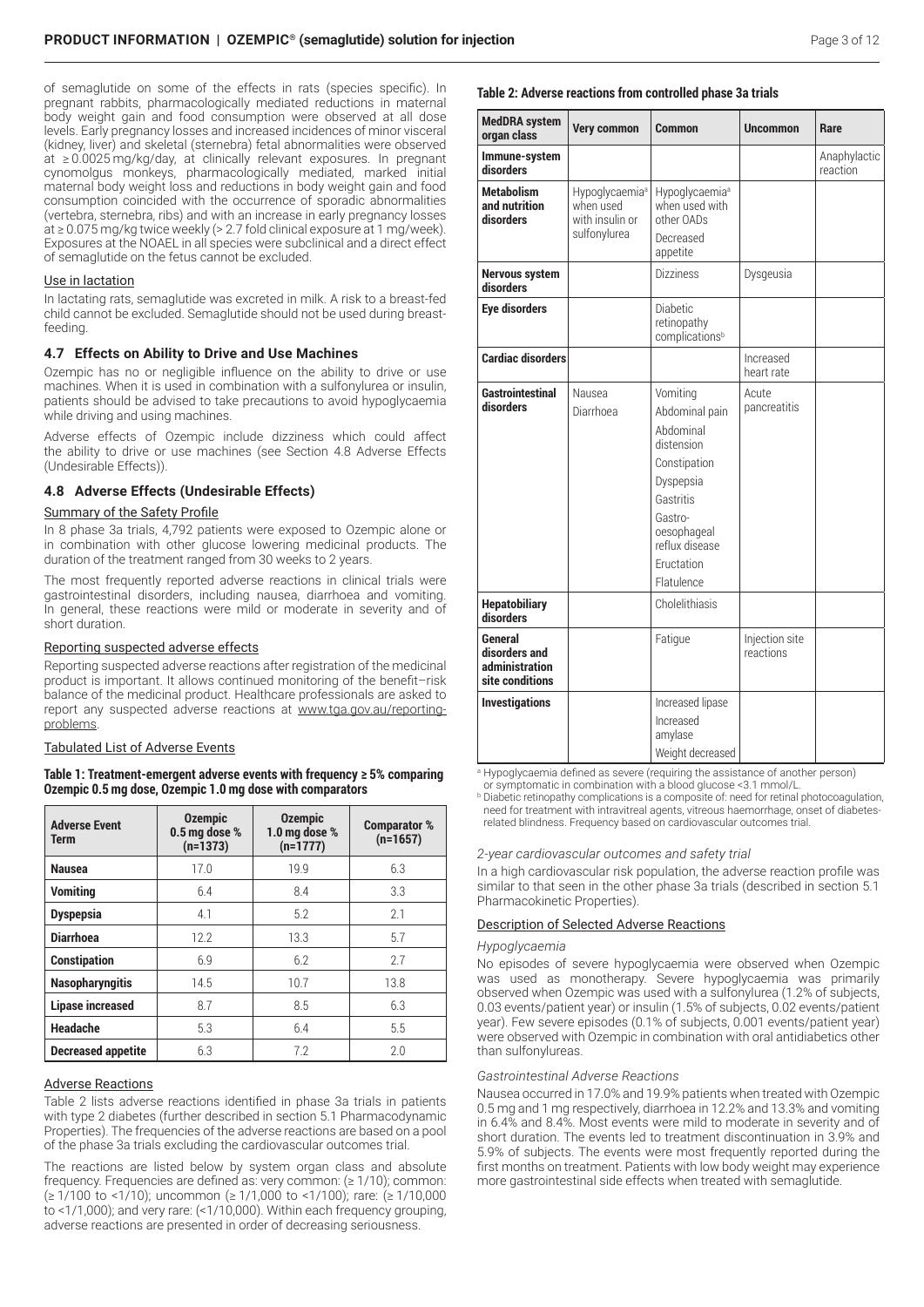#### *Acute pancreatitis*

The frequency of adjudication-confirmed acute pancreatitis reported in phase 3a clinical trials was 0.3% for semaglutide and 0.2% for the comparator, respectively. In the 2-year cardiovascular outcomes trial the frequency of acute pancreatitis confirmed by adjudication was 0.5% for semaglutide and 0.6% for placebo (see section 4.4 Special Warnings and Precautions for Use).

#### *Diabetic Retinopathy Complications*

In a 2-year clinical trial involving 3,297 patients with type 2 diabetes and high cardiovascular risk, long duration of diabetes and poorly controlled blood glucose, adjudicated events of diabetic retinopathy complications occurred in more patients treated with Ozempic (3.0%) compared to placebo (1.8%). The treatment difference appeared early and persisted throughout the trial. The absolute risk increase for diabetic retinopathy complications was larger among patients with a history of diabetic retinopathy treated with insulin at baseline. In the patients that did not have a documented history of diabetic retinopathy the number of events were similar for Ozempic and placebo.

In other clinical trials up to 1 year involving 4,807 patients with type 2 diabetes patients, adverse events related to diabetic retinopathy were reported in similar proportions of subjects treated with Ozempic (1.7%) and comparators (2.0%).

## *Discontinuation Due to an Adverse Event*

The incidence of discontinuation of treatment due to adverse events was 6.1% and 8.7% for patients treated with semaglutide 0.5 mg and 1 mg respectively, versus 1.5% for placebo. The most frequent adverse events leading to discontinuation were gastrointestinal.

#### *Injection Site Reactions*

Injection site reactions (e.g. injection site rash, erythema) have been reported by 0.6% and 0.5% of patients receiving semaglutide 0.5 mg and 1 mg respectively. A similar rate of injection site reactions was experienced by patients receiving placebo. These reactions have usually been mild.

#### *Immunogenicity*

Consistent with the potentially immunogenic properties of medicinal products containing proteins or peptides, patients may develop antibodies following treatment with semaglutide. The proportion of patients tested positive for anti-semaglutide antibodies at any time point post-baseline was low (1–2%) and no patients had anti-semaglutide neutralising antibodies or anti-semaglutide antibodies with endogenous GLP-1 neutralising effect at end-of-trial.

## *Heart Rate Increase*

Increased heart rate has been observed with GLP-1 receptor agonists. In the phase 3a trials, mean increases of 1 to 6 beats per minute (bpm) from a baseline of 72 to 76 bpm were observed in subjects treated with semaglutide. In a long-term trial in subjects with cardiovascular risk factors, 16% of semaglutide-treated subjects had an increase in heart rate of >10 bpm compared to 11% of subjects on placebo after 2 years of treatment.

## *Increases in Amylase and Lipase*

In placebo-controlled trials, patients exposed to semaglutide had a mean increase from baseline in amylase of 13% and lipase of 22%. These changes were not observed in placebo-treated patients. In the absence of other signs and symptoms of acute pancreatitis, elevations in pancreatic enzymes alone are not predictive of acute pancreatitis.

#### *Cholelithiasis*

In placebo-controlled trials, cholelithiasis was reported in 1.5% and 0.4% of patients-treated with semaglutide 0.5 mg and 1 mg respectively. Cholelithiasis was not reported in placebo-treated patients.

#### *Fatigue, Dysgeusia and Dizziness*

Other adverse reactions with a frequency of > 0.4% associated with semaglutide include fatigue, dysgeusia and dizziness.

## Post-Market Adverse Effects

- Renal and urinary disorders: acute kidney injury
- Skin and subcutaneous tissue disorders: angioedema
- Immune-system disorders: Hypersensitivity Uncommon (grouped term covering also adverse events related to hypersensitivity such as rash and urticaria).

## **4.9 Overdose**

Overdoses of up to 4 mg in a single dose, and up to 4 mg in a week have been reported in clinical trials. The most commonly reported adverse event was nausea. All patients recovered without complications.

There is no specific antidote for overdose with Ozempic. In the event of overdose, appropriate supportive treatment should be initiated according to the patient's clinical signs and symptoms. A prolonged period of observation and treatment for these symptoms may be necessary, taking into account the long half-life of Ozempic of approximately 1 week (see section 5.2 Pharmacokinetic Properties).

For information on the management of overdose, contact the Poisons Information Centre on 13 11 26 (Australia).

# **5. PHARMACOLOGICAL PROPERTIES**

#### **5.1 Pharmacodynamic Properties**

Pharmacotherapeutic group: Drugs used in diabetes, Glucagon-like peptide-1 (GLP-1) analogues, ATC code: A10BJ06.

#### Mechanism of action

Semaglutide is a GLP-1 analogue with 94% sequence homology to human GLP-1. Semaglutide acts as a GLP-1 receptor agonist that binds to and activates the GLP-1 receptor, the target for native GLP-1.

GLP-1 is a physiological hormone that has multiple actions in glucose and appetite regulation, and in the cardiovascular system. The glucose and appetite effects are specifically mediated via GLP-1 receptors in the pancreas and the brain. GLP-1 receptors are also expressed in the heart, vasculature and immune system and kidney from where it may mediate cardiovascular and microvascular effects.

Compared to native GLP-1, semaglutide has a prolonged half-life of around 1 week making it suitable for once weekly s.c. administration. The principal mechanism of protraction is albumin binding, which results in decreased renal clearance and protection from metabolic degradation. Furthermore, semaglutide is stabilised against degradation by the DPP-4 enzyme.

Semaglutide reduces blood glucose through a mechanism where it stimulates insulin secretion and lowers glucagon secretion, both in a glucose-dependent manner. Thus, when blood glucose is high, insulin secretion is stimulated and glucagon secretion is inhibited. The mechanism of blood glucose lowering also involves a minor delay in gastric emptying in the early postprandial phase. During hypoglycaemia semaglutide diminishes insulin secretion and does not impair glucagon secretion.

Semaglutide reduces body weight and body fat mass through lowered energy intake, involving an overall reduced appetite, which includes increased satiety and reduced hunger, as well as improved control of eating and decreased food cravings. Insulin resistance is also reduced, probably through reduction in body weight. In addition, semaglutide reduces the preference for high fat foods. Semaglutide had a beneficial effect on plasma lipids, lowered systolic blood pressure and reduced inflammation in clinical studies.

In animal studies, semaglutide attenuates the development of atherosclerosis by preventing aortic plaque progression and reducing inflammation in the plaque.

## Pharmacodynamic Effects

All pharmacodynamic evaluations were performed after 12 weeks of treatment (including dose escalation) at steady state with semaglutide 1 mg once weekly.

#### *Fasting and Postprandial Glucose*

Semaglutide reduces fasting and postprandial glucose concentrations. In patients with type 2 diabetes, treatment with semaglutide 1 mg resulted in reductions in glucose in terms of absolute change from baseline (mmol/L / mg/dL) and relative reduction compared to placebo (%) for fasting glucose (1.6 mmol/L / 29 mg/dL; 22%), 2 hour postprandial glucose (4.1mmol/L / 74 mg/dL; 37%), mean 24 hour glucose concentration (1.7 mmol/L / 30 mg/dL; 22% reduction) and postprandial glucose excursions over 3 meals (0.6–1.1mmol/L / 11–20 mg/dL) compared to placebo (see Figure 2).

Semaglutide lowered fasting glucose after the first dose.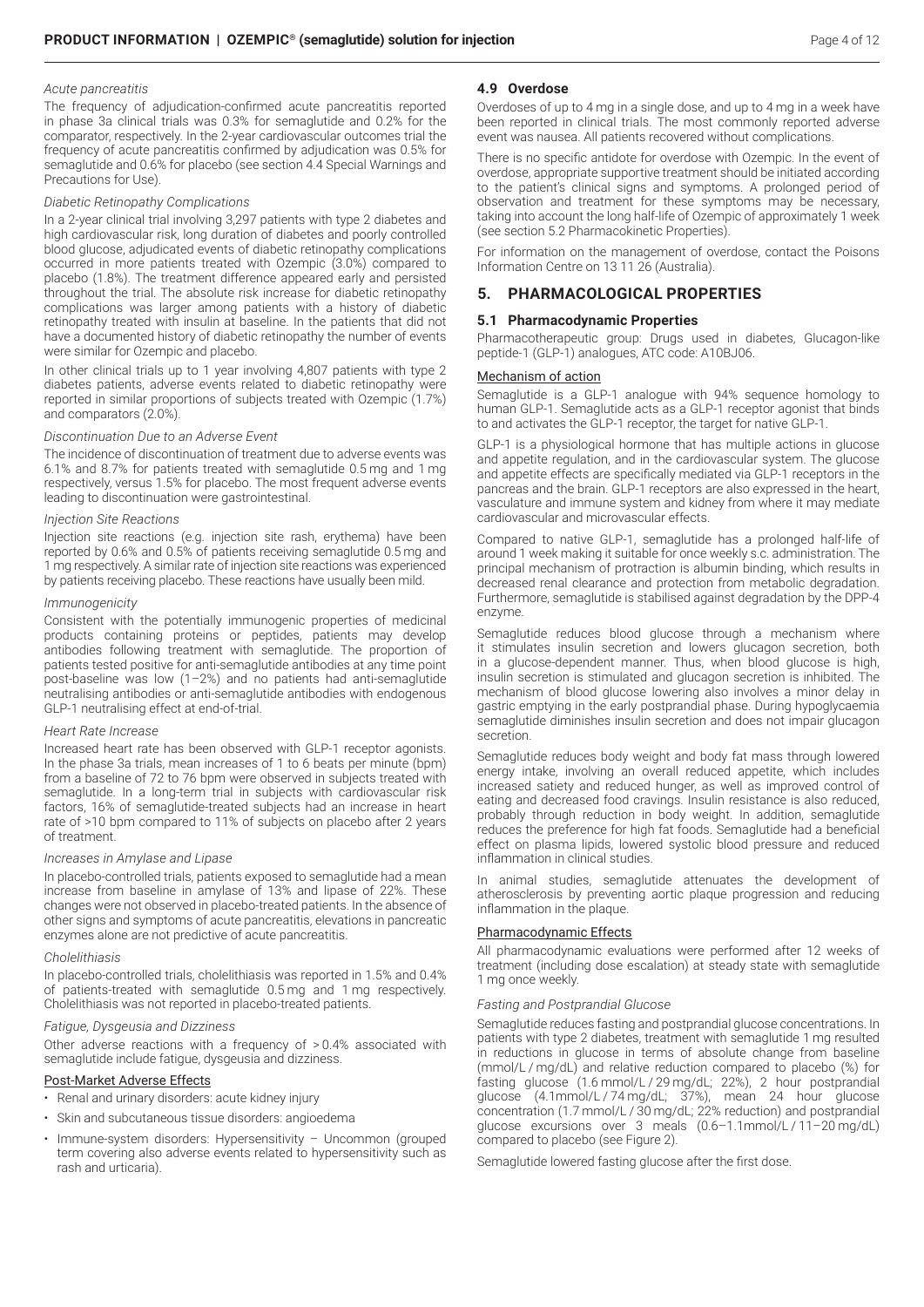

## **Figure 2: Mean 24 hour plasma glucose profiles (standardised meals) in patients with type 2 diabetes before (baseline) and after 12 weeks of treatment with semaglutide or placebo**

## *Beta-cell function and insulin secretion*

Semaglutide improves beta-cell function. Semaglutide, compared to placebo, improved first- and second-phase insulin response, with a 3- and 2-fold increase, respectively, following an intravenous bolus of glucose, and increased maximal beta-cell secretory capacity after an arginine stimulation test in patients with type 2 diabetes. In addition, semaglutide treatment increased fasting insulin concentrations compared to placebo.

#### *Glucagon Secretion*

Semaglutide lowers the fasting and postprandial glucagon concentrations. In patients with type 2 diabetes, semaglutide resulted in the following relative reductions in glucagon compared to placebo: fasting glucagon (8–21%), postprandial glucagon response (14–15%) and mean 24 hour glucagon concentration (12%).

## *Glucose Dependent Insulin and Glucagon Secretion*

Semaglutide lowered high blood glucose concentrations by stimulating insulin secretion and lowering glucagon secretion in a glucose dependent manner. With semaglutide, the insulin secretion rate in patients with type 2 diabetes was comparable to that of healthy subjects (see Figure 3).



<sup>- - -</sup> Healthy subjects (n=12)

## **Figure 3: Mean insulin secretion rate versus glucose concentration in patients with type 2 diabetes during graded glucose infusion before (baseline) and after 12 weeks of treatment with semaglutide or placebo and in untreated healthy subjects**

During induced hypoglycaemia, semaglutide compared to placebo did not alter the counter regulatory responses of increased glucagon, and did not impair the decrease of C-peptide in patients with type 2 diabetes.

#### *Gastric Emptying*

Semaglutide caused a minor delay of early postprandial gastric emptying, thereby reducing the rate at which glucose appears in the circulation postprandially.

## *Body Weight and Body Composition*

A greater reduction in body weight was observed with semaglutide compared to studied comparators (placebo, sitagliptin, exenatide ER and insulin glargine) (section 5.1 Pharmacodynamic Properties). The body weight loss with semaglutide was predominantly from fat tissue with loss of fat mass being 3-fold larger than loss of lean mass.

#### *Appetite, Energy Intake and Food Choice*

Semaglutide compared to placebo lowered the energy intake of 3 consecutive *ad libitum* meals by 18–35%. This was supported by a semaglutide-induced suppression of appetite in the fasting state as well as postprandially, improved control of eating, less food cravings and a relative lower preference for high fat food.

#### *Fasting and Postprandial Lipids*

Semaglutide compared to placebo lowered fasting triglyceride and VLDL cholesterol concentrations by 12% and 21%, respectively. The postprandial triglyceride and VLDL cholesterol response to a high fat meal was reduced by > 40%.

#### *Cardiac Electrophysiology (QTc)*

The effect of semaglutide on cardiac repolarization was tested in a thorough QTc trial. Semaglutide did not prolong QTc intervals at supratherapeutic dose levels (up to 1.5 mg at steady state).

#### Clinical trials

Both improvement of glycaemic control and reduction of cardiovascular morbidity and mortality are an integral part of the treatment of type 2 diabetes.

The efficacy and safety of Ozempic 0.5 mg and 1 mg once weekly were evaluated in six randomised controlled phase 3a trials. Of these, five trials (SUSTAIN 1–5) had glycaemic efficacy assessment as the primary objective, while one trial (SUSTAIN 6) had cardiovascular outcome as the primary objective. Additionally, two phase 3 trials were conducted with Ozempic in Japanese patients with safety as the primary objective and efficacy the secondary objective.

The trials included in total 8,124 randomised patients with type 2 diabetes (4,792 treated with semaglutide).

An additional trial including 1,201 patients was conducted to compare the efficacy and safety of Ozempic 0.5 mg and 1 mg once weekly versus dulaglutide 0.75 mg and 1.5 mg once weekly, respectively.

Treatment with Ozempic demonstrated statistically significant and clinically meaningful reductions in  $HbA_{1c}$  (see Figure 4) and body weight maintained for up to 2 years compared to placebo and active control treatment (sitagliptin, insulin glargine, exenatide ER and dulaglutide).

The efficacy of Ozempic was not impacted by age, gender, race, ethnicity, BMI at baseline, body weight (kg) at baseline, diabetes duration and level of renal function impairment.

## *SUSTAIN 1 – Monotherapy*

In a 30-week double-blind trial, 388 patients inadequately controlled with diet and exercise were randomised to Ozempic 0.5 mg or Ozempic 1 mg once weekly or placebo.

Patients had a mean age of 54 years and a mean duration of type 2 diabetes of 4.2 years. There were 64% White patients, 8% were Black or African Americans and 21% were Asian. For ethnicity, 30% of patients (n=115) were Hispanic or Latino. The mean BMI was 33 kg/m2 .

*SUSTAIN 2 – Ozempic vs. sitagliptin both in combination with 1–2 antidiabetic drugs (metformin and/or thiazolidinediones)*

In a 56-week double-blind trial, 1,231 patients were randomised to Ozempic 0.5 mg once weekly, Ozempic 1 mg once weekly or sitagliptin 100 mg once daily, all in combination with metformin (94%) and/or thiazolidinediones (6%). Patients had a mean age of 55 years and a mean duration of type 2 diabetes of 6.6 years. There were 68% White patients, 5% were Black or African-American and 25% were Asian. For ethnicity, 17% of patients (n=209) were Hispanic or Latino. Mean BMI was 32 kg/m2 .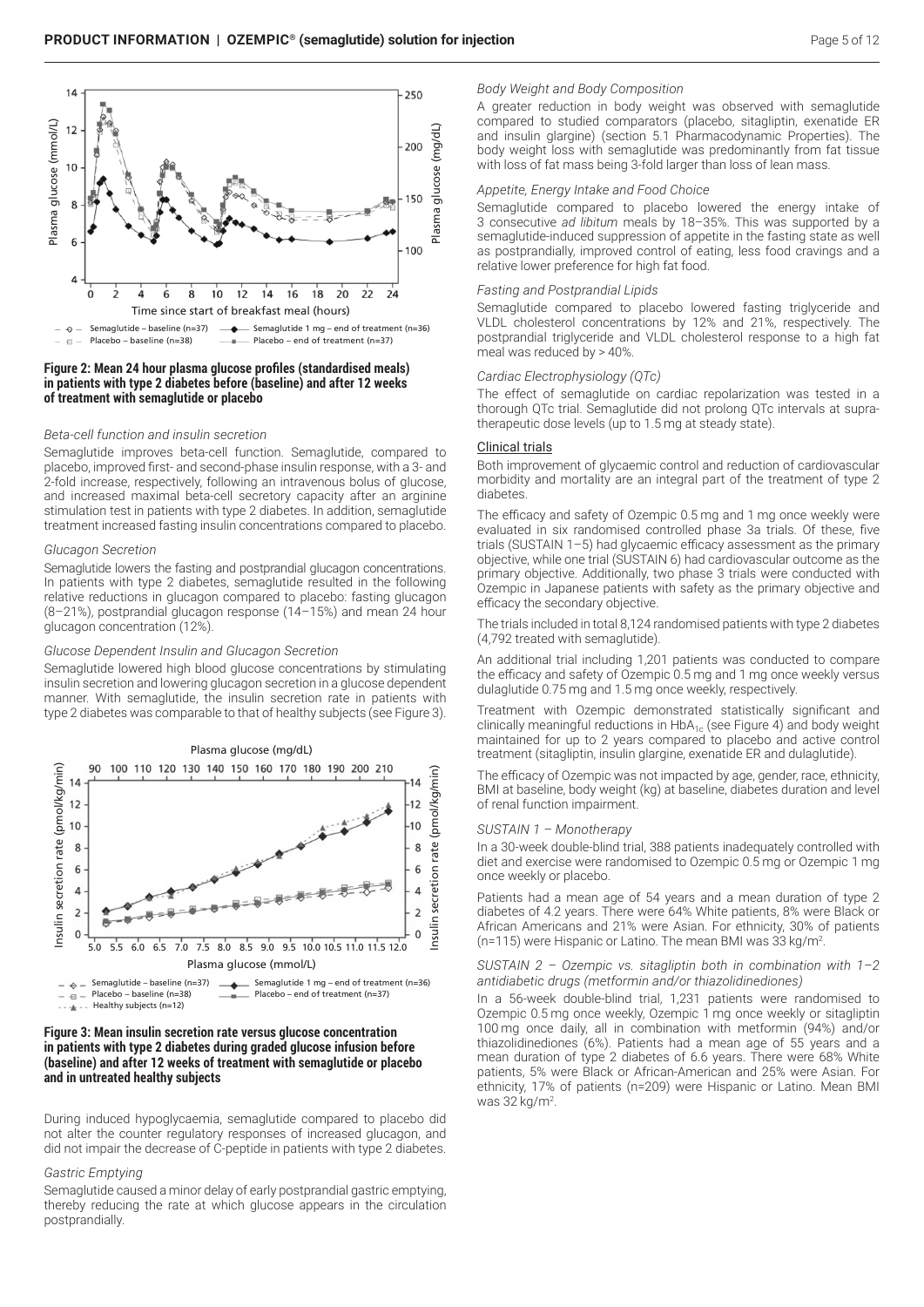

**Figure 4: HbA1c (%)-estimated change from baseline to end of treatment in SUSTAIN 1-7, Japan Monotherapy and Japan OAD Combination trials (semaglutide 0.5 mg dark grey, semaglutide 1 mg black, competitors white and placebo light grey)**

## **Table 3:**

**Results at 30 weeks, monotherapy trial (SUSTAIN 1)**

|                                               | <b>Ozempic</b><br>0.5 <sub>mg</sub>   | <b>Ozempic</b><br>1 <sub>mq</sub>     | <b>Placebo</b> |
|-----------------------------------------------|---------------------------------------|---------------------------------------|----------------|
| Intent-to-Treat (ITT) Population (N)          | 128                                   | 130                                   | 129            |
| $HbA_{1c}$ (%)                                |                                       |                                       |                |
| Baseline (mean)                               | 8.1                                   | 8.1                                   | 8.0            |
| Change from baseline at week 30               | $-1.5$                                | $-1.6$                                | 0              |
| Difference from placebo<br>[95% CI]           | $-1.4$<br>$[-1.7; -1.1]$ <sup>a</sup> | $-1.5$<br>$[-1.8; -1.2]$ <sup>a</sup> | -              |
| Patients (%) achieving $HbA_{1c}$ < 7%        | 74 <sup>b</sup>                       | 72 <sup>b</sup>                       | 25             |
| Patients (%) achieving $HbA_{1c} \le 6.5\%$   | 59 <sup>b</sup>                       | 60 <sup>b</sup>                       | 13             |
| FPG (mmol/L)                                  |                                       |                                       |                |
| Baseline (mean)                               | 9.7                                   | 9.9                                   | 9.7            |
| Change from baseline at week 30               | $-2.5$                                | $-2.3$                                | $-0.6$         |
| Difference from placebo<br>[95% CI]           | $-2.0$<br>$[-2.5; -1.4]$ <sup>b</sup> | $-1.8$<br>$[-2.3; -1.3]^{b}$          | -              |
| Body weight (kg)                              |                                       |                                       |                |
| Baseline (mean)                               | 89.8                                  | 96.9                                  | 89.1           |
| Change from baseline at week 30               | $-3.7$                                | $-4.5$                                | $-1.0$         |
| Difference from placebo<br>$[95%$ CI]         | $-2.7$<br>$[-3.9; -1.6]$ <sup>a</sup> | $-3.6$<br>$[-4.7; -2.4]$ <sup>a</sup> | -              |
| Patients (%) achieving weight loss $\geq 5\%$ | 37 <sup>b</sup>                       | 45 <sup>b</sup>                       | 7              |
| Patients (%) achieving weight loss ≥ 10%      | 8c                                    | 13 <sup>c</sup>                       | $\overline{2}$ |

<sup>a</sup> p < 0.0001 (2-sided) for superiority, adjusted for multiplicity based on hierarchical

testing of HbA<sub>1c</sub> and body weight<br><sup>b</sup> p < 0.0001 for treatment difference, unadjusted for multiplicity

 $\cdot$  p < 0.05 for treatment difference, unadjusted for multiplicity

# **Table 4: Results of a 56-week trial of Ozempic compared to sitagliptin (SUSTAIN 2)**

|                                                  | <b>Ozempic</b><br>0.5 <sub>mg</sub>   | <b>Ozempic</b><br>1 <sub>mg</sub>     | <b>Sitagliptin</b><br>100 <sub>mg</sub> |
|--------------------------------------------------|---------------------------------------|---------------------------------------|-----------------------------------------|
| Intent-to-Treat (ITT) Population (N)             | 409                                   | 409                                   | 407                                     |
| $HbA_{1c}$ (%)                                   |                                       |                                       |                                         |
| Baseline (mean)                                  | 8.0                                   | 8.0                                   | 8.2                                     |
| Change from baseline at week 56                  | $-1.3$                                | $-1.6$                                | $-0.5$                                  |
| Difference from sitagliptin<br>[95% CI]          | $-0.8$<br>$[-0.9; -0.6]$ <sup>a</sup> | $-1.1$<br>$[-1.2; -0.9]$ <sup>a</sup> | -                                       |
| Patients (%) achieving $HbA_{1c} < 7\%$          | 69 <sup>b</sup>                       | 78 <sup>b</sup>                       | 36                                      |
| Patients (%) achieving $HbA_{1c} \le 6.5\%$      | 53 <sup>b</sup>                       | 66 <sup>b</sup>                       | 20                                      |
| FPG (mmol/L)                                     |                                       |                                       |                                         |
| Baseline (mean)                                  | 9.3                                   | 9.3                                   | 9.6                                     |
| Change from baseline at week 56                  | $-2.1$                                | $-2.6$                                | $-1.1$                                  |
| Difference from sitagliptin<br>[95% CI]          | $-1.0$<br>$[-1.3; -0.7]^{b}$          | $-1.5$<br>$[-1.8; -1.2]^{b}$          | -                                       |
| Body weight (kg)                                 |                                       |                                       |                                         |
| Baseline (mean)                                  | 89.9                                  | 89.2                                  | 89.3                                    |
| Change from baseline at week 56                  | $-4.3$                                | $-6.1$                                | $-1.9$                                  |
| Difference from sitagliptin<br>$[95%$ CI         | $-2.3$<br>$[-3.1; -1.6]$ <sup>a</sup> | $-42$<br>$[-4.9; -3.5]$ <sup>a</sup>  | $\overline{\phantom{0}}$                |
| Patients (%) achieving weight<br>$loss \ge 5\%$  | 46 <sup>b</sup>                       | 62 <sup>b</sup>                       | 18                                      |
| Patients (%) achieving weight<br>$loss \ge 10\%$ | 13 <sup>b</sup>                       | 24 <sup>b</sup>                       | 3                                       |

<sup>a</sup> p < 0.0001 (2-sided) for superiority, adjusted for multiplicity based on hierarchical testing of  $HbA_{1c}$  and body weight

**p < 0.0001** for treatment difference, unadjusted for multiplicity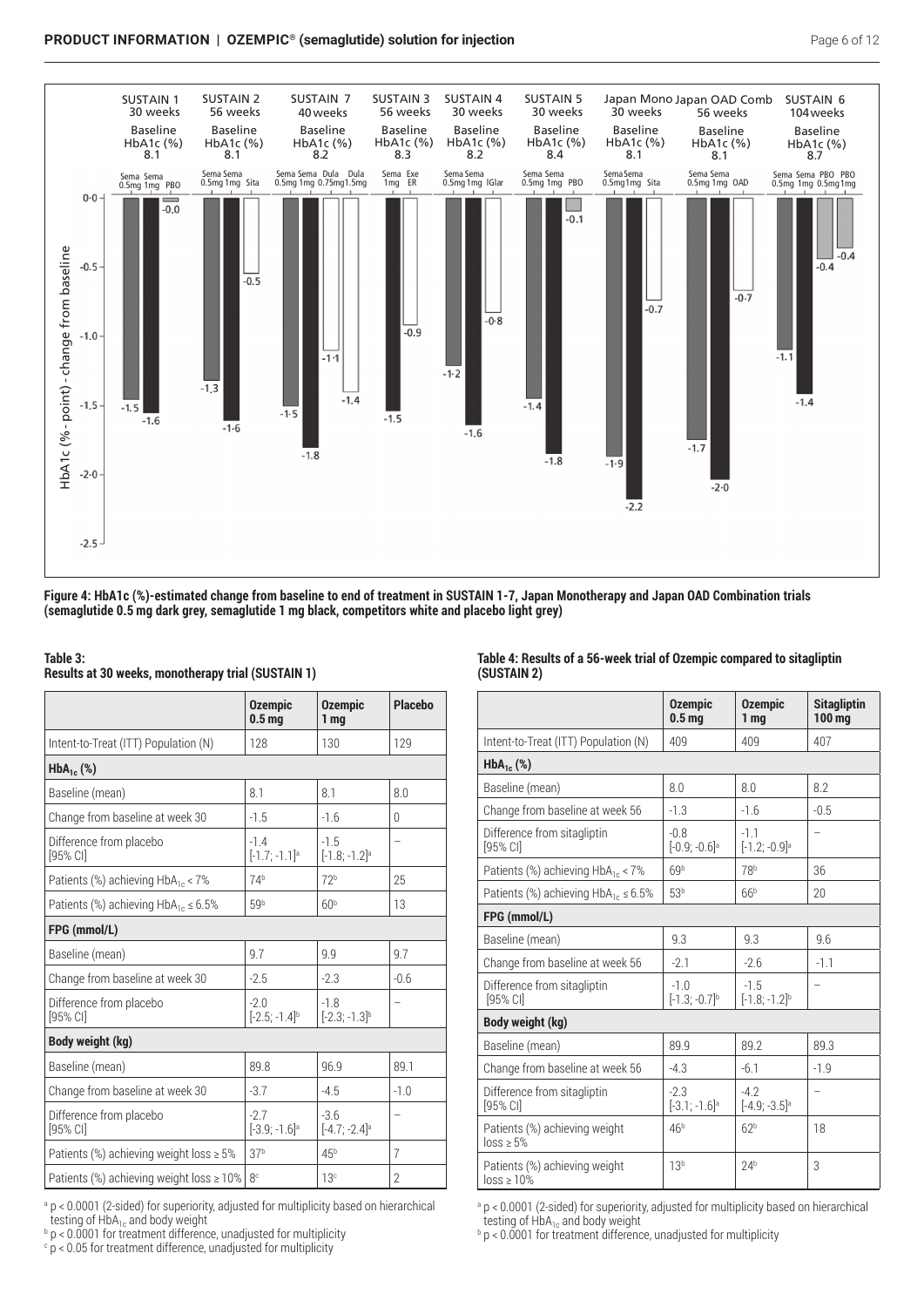

## Figure 5: Mean change in HbA<sub>1c</sub> (%) and body weight (kg) from baseline **to week 56 (SUSTAIN 2)**

*SUSTAIN 7– Ozempic vs. dulaglutide both in combination with metformin* 

In a 40-week open-label trial, 1,201 patients on metformin were randomised to either Ozempic 0.5 mg or 1 mg once weekly or dulaglutide 0.75 mg or 1.5 mg once weekly. The trial compared 0.5 mg of semaglutide to 0.75 mg of dulaglutide and 1 mg of semaglutide to 1.5 mg of dulaglutide. Patients had a mean age of 56 years and a mean duration of type 2 diabetes of 7.4 years. There were 77% White patients, 6% were Black or African-American and 16% were Asian. For ethnicity, 11% of patients (n=138) were Hispanic or Latino. Mean BMI was 33.5 kg/m2 .

# . **Table 5: Results at week 40 trial of Ozempic versus dulaglutide (SUSTAIN 7)**

|                                                  | <b>Ozempic</b><br>0.5 <sub>mg</sub>     | <b>Ozempic</b><br>1 <sub>mg</sub>       | <b>Dulaglutide</b><br>0.75 <sub>mg</sub> | <b>Dulaglutide</b><br>1.5 <sub>mq</sub> |
|--------------------------------------------------|-----------------------------------------|-----------------------------------------|------------------------------------------|-----------------------------------------|
| Intent-to-Treat (ITT)<br>Population (N)          | 301                                     | 300                                     | 299                                      | 299                                     |
| $HbA_{1c}$ (%)                                   |                                         |                                         |                                          |                                         |
| Baseline (mean)                                  | 8.3                                     | 8.2                                     | 8.2                                      | 8.2                                     |
| Change from baseline<br>at week 40               | $-1.5$                                  | $-1.8$                                  | $-1.1$                                   | $-1.4$                                  |
| Difference from<br>dulaglutide [95% CI]          | $-0.4$<br>$[-0.6; -0.2]$ a,c            | $-0.4$<br>$[-0.6; -0.2]$ <sup>a,d</sup> |                                          |                                         |
| Patients (%) achieving<br>$HbA_{1c} < 7\%$       | 68 <sup>b</sup>                         | 7qb                                     | 52                                       | 67                                      |
| FPG (mmol/L)                                     |                                         |                                         |                                          |                                         |
| Baseline (mean)                                  | 9.8                                     | 9.8                                     | 9.7                                      | 9.6                                     |
| Change from baseline<br>at week 40               | $-2.2$                                  | $-2.8$                                  | $-1.9$                                   | $-2.2$                                  |
| Difference from<br>dulaglutide [95% CI]          | $-0.3$<br>$[-0.6; -0.0]$ b,c            | $-0.6$<br>$[-0.9; -0.3]^{b,d}$          | $\overline{\phantom{0}}$                 | $\overline{a}$                          |
| Body weight (kg)                                 |                                         |                                         |                                          |                                         |
| Baseline (mean)                                  | 96.4                                    | 95.5                                    | 95.6                                     | 93.4                                    |
| Change from baseline<br>at week 40               | $-4.6$                                  | $-6.5$                                  | $-2.3$                                   | $-3.0$                                  |
| Difference from<br>dulaglutide [95% CI]          | $-2.3$<br>$[-3.0; -1.5]$ <sub>a,c</sub> | $-3.5$<br>$[-4.3; -2.8]$ a,d            | -                                        | $\overline{\phantom{0}}$                |
| Patients (%) achieving<br>weight loss $\geq 5\%$ | 44 <sup>b</sup>                         | 63 <sup>b</sup>                         | 23                                       | 30                                      |
| Patients (%) achieving<br>weight $loss \ge 10\%$ | 14 <sup>b</sup>                         | 27 <sup>b</sup>                         | 3                                        | 8                                       |

<sup>a</sup> p < 0.0001 (2-sided) for superiority, adjusted for multiplicity based on hierarchical testing of HbA<sub>1c</sub> and body weight

 $b$  p < 0.001 for treatment difference, unadjusted for multiplicity

c Ozempic® 0.5 mg vs. dulaglutide 0.75 mg d Ozempic® 1 mg vs. dulaglutide 1.5 mg

> . . . . . ange from baseline . . . Change from baseline dy weight (kg) . 94.0 Body weight (kg) Body weight (kg) . . . . . . . from  $|$ .  $-30$ . . . Change . . . . . . . . .  $-6.0$ 89.0 . . 88.0  $40$  $\frac{1}{2}$ À 8 12 16 28 Time since randomisation (week) - Semaglutide 1.0 mg<br>- Dulaglutide 1.5 mg -Semaglutide 0.5 mg ——— Semaglutide 1.0 m Dulaglutide 0.75 mg 84 . . . . . . . from baseline Change from baseline . . . . Change from baseli . . . .  $HbA_{1c}$  (%) . . . . . . . . . .<br>1.4 . . . . Change f . . . . . . . . . . . . . . . . . . . .  $\dot{0}$  $\frac{1}{4}$  $\frac{1}{8}$  $12$  $16$  $28$  $40$ Time since randomisation (week) Semaglutide 1.0 mg - Semaglutide 0.5 mg - Semaglutide 0.5 mg —— Semaglutide 1.0 m<br>Dulaglutide 0.75 mg —— Dulaglutide 1.5 mg Dulaglutide 1.5 mg Dulaglutide 0.75 mg <del>- + - D</del>ulaglutide 1.5 mg<br>-

Figure 6: Mean change in HbA<sub>1c</sub> (%) and body weight (kg) from baseline **to week 40**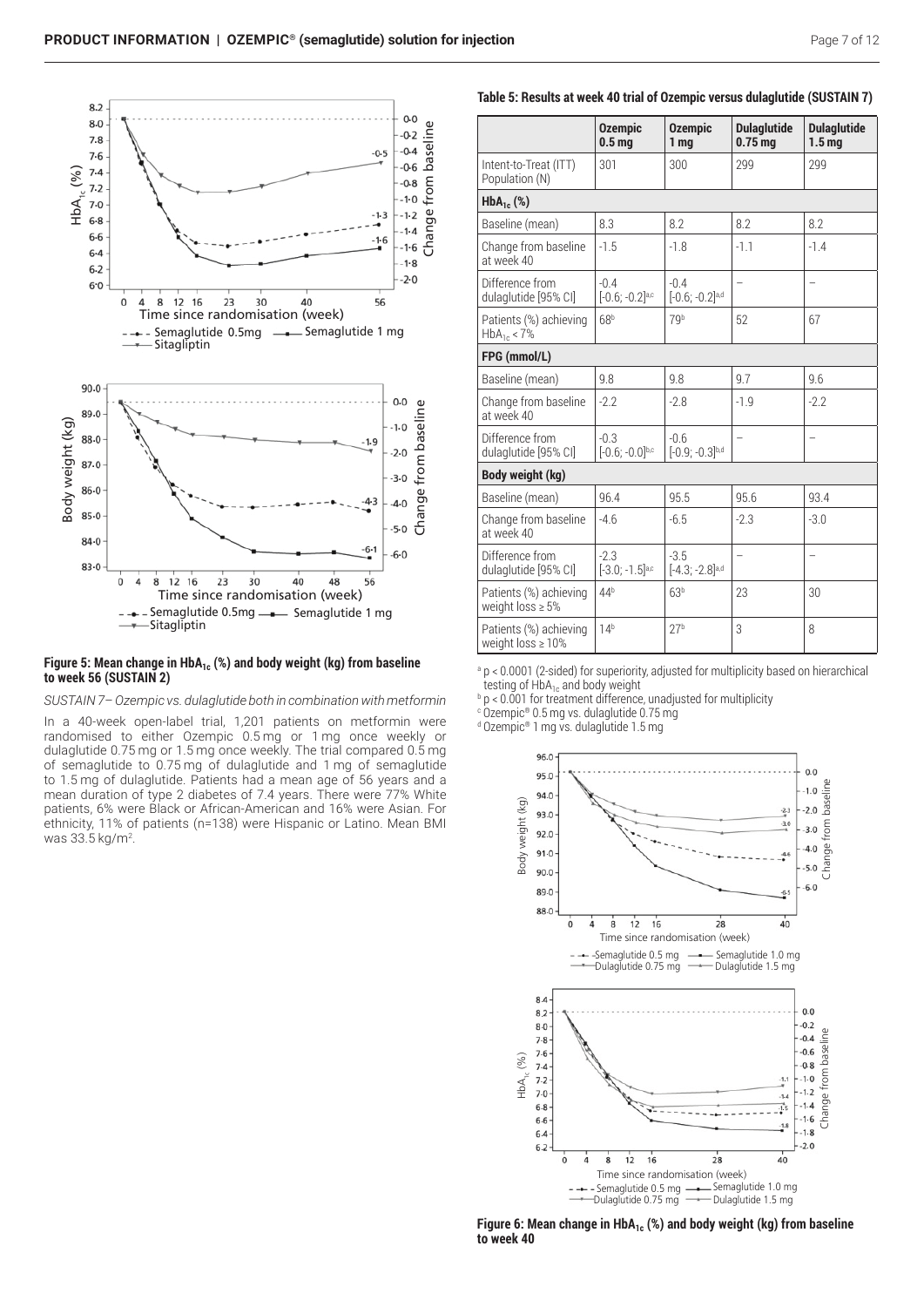*SUSTAIN 3 – Ozempic vs. exenatide ER both in combination with metformin or metformin with sulfonylurea*

In a 56-week open-label trial, 813 patients on metformin alone (49%), metformin with sulfonylurea (45%) or other (6%) were randomised to Ozempic 1 mg or exenatide ER 2.0 mg each administered once-weekly. Patients had a mean age of 57 years and a mean duration of type 2 diabetes of 9 years. There were 84% White patients, 7% were Black or African-American and 2% were Asian. For ethnicity, 24% of patients (n=197) were Hispanic or Latino. Mean BMI was 34 kg/m2 .

|             |  | Table 6: Results of a 56 week trial of Ozempic versus exenatide ER |  |
|-------------|--|--------------------------------------------------------------------|--|
| (SUSTAIN 3) |  |                                                                    |  |

|                                                | <b>Ozempic</b><br>1 <sub>mg</sub>  | <b>Exenatide ER</b><br>2.0 <sub>mg</sub> |
|------------------------------------------------|------------------------------------|------------------------------------------|
| Intent-to-Treat (ITT) Population (N)           | 404                                | 405                                      |
| $HbA_{1c}$ (%)                                 |                                    |                                          |
| Baseline (mean)                                | 8.4                                | 8.3                                      |
| Change from baseline week 56                   | $-1.5$                             | $-0.9$                                   |
| Difference from exenatide ER [95% CI]          | $-0.6$ $[-0.8; -0.4]$ <sup>a</sup> |                                          |
| Patients (%) achieving HbA <sub>1c</sub> <7 %  | 67 <sup>b</sup>                    | 40                                       |
| Patients (%) achieving $HbA_{1c} \le 6.5\%$    | 47 <sup>b</sup>                    | 22                                       |
| FPG (mmol/L)                                   |                                    |                                          |
| Baseline (mean)                                | 10.6                               | 10.4                                     |
| Change from baseline at week 56                | $-2.8$                             | $-2.0$                                   |
| Difference from exenatide ER [95% CI]          | $-0.8$ $[-1.2; -0.5]$ <sup>b</sup> |                                          |
| Body weight (kg)                               |                                    |                                          |
| Baseline (mean)                                | 96.2                               | 95.4                                     |
| Change from baseline week 56                   | $-5.6$                             | $-1.9$                                   |
| Difference from exenatide ER [95% CI]          | $-3.8$ $[-4.6; -3.0]$ <sup>a</sup> | -                                        |
| Patients (%) achieving weight loss $\geq 5\%$  | 52 <sup>b</sup>                    | 17                                       |
| Patients (%) achieving weight loss $\geq 10\%$ | 21 <sup>b</sup>                    | 4                                        |

<sup>a</sup> p < 0.0001 (2-sided) for superiority, adjusted for multiplicity based on hierarchical testing of  $H\ddot{\theta}A_{1c}$  and body weight

 $b$  p < 0.0001 for treatment difference, unadjusted for multiplicity

*SUSTAIN 4 – Ozempic vs. insulin glargine both in combination with 1–2 oral antidiabetic drugs (metformin monotherapy or metformin and sulfonylurea)*

In a 30-week open-label trial, 1,089 patients were randomised to Ozempic 0.5 mg once weekly, Ozempic 1 mg once weekly, or insulin glargine once daily on a background of metformin (48%) or metformin and sulfonylurea (51%).

Patients on insulin glargine started on 10 U injected once daily. The mean daily insulin dose at the end of the trial was 29 U per day.

Patients had a mean age of 57 years and a mean duration of type 2 diabetes of 8.6 years. 77% were White, 9% were Black or African-Americans and 11% were Asian. For ethnicity, 20% of patients (n=213) were Hispanic or Latino. Mean BMI was 33 kg/m<sup>2</sup>.

The proportion of patients reporting severe or blood glucose confirmed (< 3.1 mmol/L) hypoglycaemic episodes were lower with Ozempic 0.5 mg (4.4%), and Ozempic 1 mg (5.6%) compared to insulin glargine (10.6%).

More patients on Ozempic 0.5 mg (47%) and Ozempic 1 mg (64%) achieved  $HbA_{1c}$  < 7% without severe or blood glucose confirmed symptomatic hypoglycaemia and without weight gain compared to insulin glargine (16%)

**Table 7: Results of a 30-week trial of Ozempic® compared to insulin glargine (SUSTAIN 4)**

|                                                | <b>Ozempic</b><br>0.5 <sub>mg</sub>   | <b>Ozempic</b><br>1 <sub>mg</sub>     | <b>Insulin</b><br>glargine |
|------------------------------------------------|---------------------------------------|---------------------------------------|----------------------------|
| Intent-to-Treat (ITT) Population (N)           | 362                                   | 360                                   | 360                        |
| $HbA_{1c}$ (%)                                 |                                       |                                       |                            |
| Baseline (mean)                                | 8.1                                   | 8.2                                   | 8.1                        |
| Change from baseline at week 30                | $-1.2$                                | $-1.6$                                | $-0.8$                     |
| Difference from insulin glargine<br>$[95%$ CI] | $-0.4$<br>$[-0.5; -0.2]$ <sup>a</sup> | $-0.8$<br>$[-1.0; -0.7]$ <sup>a</sup> | -                          |
| Patients (%) achieving HbA <sub>1c</sub> < 7%  | 57 <sup>b</sup>                       | 73 <sup>b</sup>                       | 38                         |
| Patients (%) achieving $HbA_{1c} \le 6.5\%$    | 37 <sup>b</sup>                       | 54 <sup>b</sup>                       | 18                         |
| FPG (mmol/L)                                   |                                       |                                       |                            |
| Baseline (mean)                                | 9.6                                   | 9.9                                   | 9.7                        |
| Change from baseline at week 30                | $-2.0$                                | $-2.7$                                | $-2.1$                     |
| Difference from insulin glargine<br>[95% CI]   | 0.1<br>$[-0.2; 0.4]$                  | $-0.6$<br>$[-0.9; -0.3]$ <sup>b</sup> | -                          |
| <b>Body weight (kg)</b>                        |                                       |                                       |                            |
| Baseline (mean)                                | 93.7                                  | 94.0                                  | 92.6                       |
| Change from baseline at week 30                | $-3.5$                                | $-5.2$                                | $+1.2$                     |
| Difference from insulin glargine<br>[95% CI]   | $-4.6$<br>$[-5.3; -4.0]$ <sup>a</sup> | $-6.3$<br>$[-7.0; -5.7]$ <sup>a</sup> | -                          |
| Patients (%) achieving weight loss $\geq 5\%$  | 37 <sup>b</sup>                       | 51 <sup>b</sup>                       | 4                          |
| Patients (%) achieving weight loss ≥ 10%       | 7 <sup>b</sup>                        | 16 <sup>b</sup>                       | 1                          |

a p < 0.0001 (2-sided) for superiority, adjusted for multiplicity based on hierarchical testing of  $HbA_{1c}$  and body weight

 $b$  p < 0.001 for treatment difference, unadjusted for multiplicity

*SUSTAIN 5 – Ozempic vs. placebo in combination with basal insulin* In a 30-week double-blind trial, 397 patients inadequately controlled with basal insulin with or without metformin were randomised to Ozempic 0.5 mg once weekly, Ozempic 1 mg once weekly or placebo. Patients with  $HbA_{1c} \leq 8.0\%$  at screening reduced the insulin dose by 20% at the beginning of trial to reduce the risk of hypoglycaemia.

Patients had a mean age of 59 years and a mean duration of type 2 diabetes of 13 years, 78% were White, 5% were Black or African-American and 17% were Asian. For ethnicity, 12% of patients (n=46) were Hispanic or Latino. Mean BMI was 32 kg/m<sup>2</sup>.

Severe or blood glucose (BG)-confirmed symptomatic episodes of hypoglycaemia were not significantly different between Ozempic and placebo. The proportion of patients reporting severe or confirmed (< 3.1 mmol) hypoglycaemic symptomatic episodes was higher with Ozempic compared to placebo with screening  $HbA_{1c} \leq 8\%$ , and comparable for patients with screening  $HbA_{1c} > 8\%$ .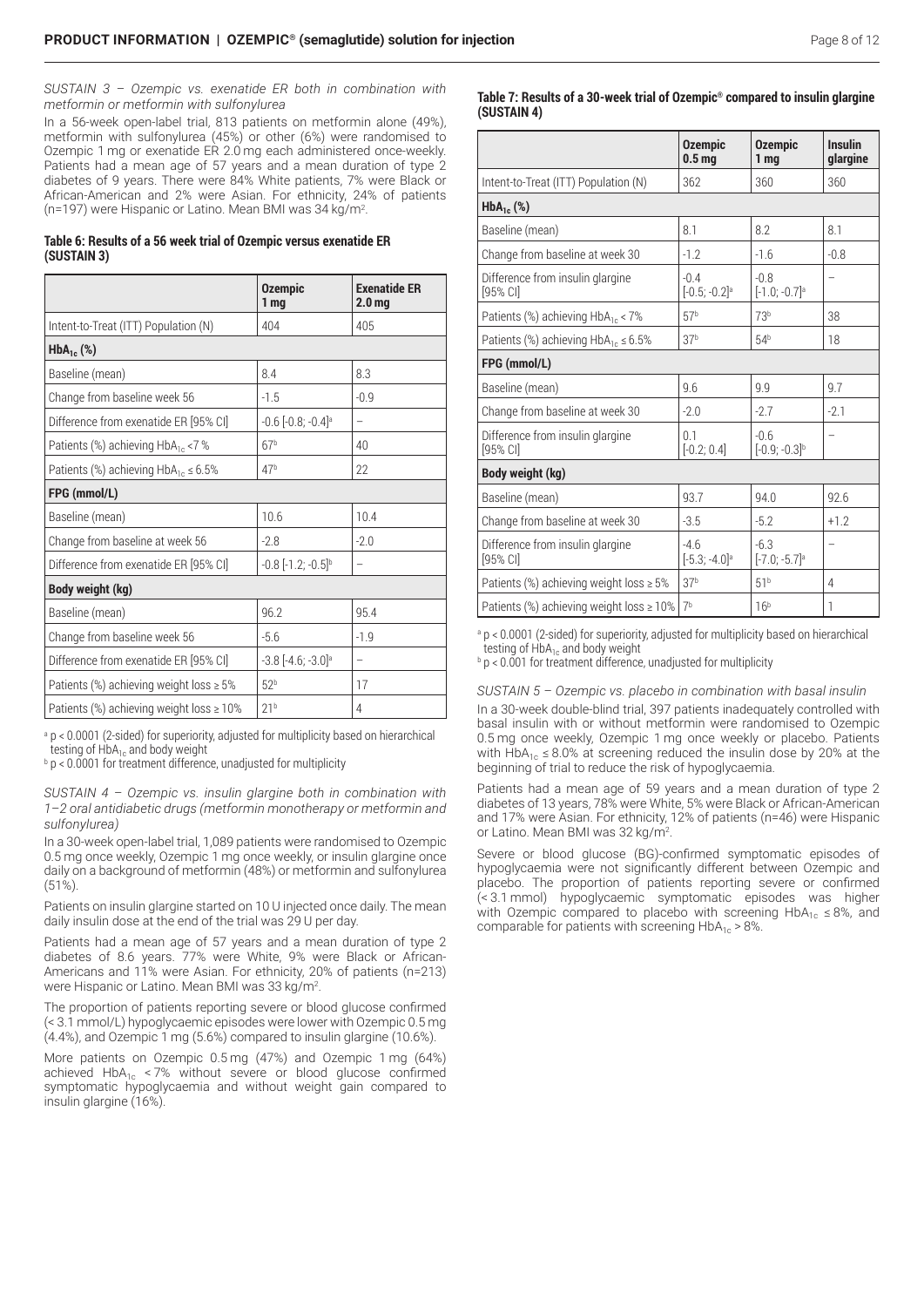## **Table 8: Results at 30 weeks of Ozempic in combination with basal insulin with or without metformin (SUSTAIN 5)**

|                                         | <b>Ozempic</b><br>0.5 <sub>mg</sub> | <b>Ozempic</b><br>1 mg             | <b>Placebo</b>           |
|-----------------------------------------|-------------------------------------|------------------------------------|--------------------------|
| Intent-to-Treat (ITT) Population (N)    | 132                                 | 131                                | 133                      |
| $HbA_{1c}$ (%)                          |                                     |                                    |                          |
| Baseline (mean)                         | 8.4                                 | 8.3                                | 8.4                      |
| Change from baseline at week 30         | $-1.4$                              | $-1.8$                             | $-0.1$                   |
| Difference from placebo [95% CI]        | $-1.4$ $[-1.6; -1.1]$ <sup>a</sup>  | $-1.8$ $[-2.0; -1.5]$ <sup>a</sup> | $\overline{\phantom{0}}$ |
| Patients (%) achieving $HbA_{1c} < 7\%$ | 61 <sup>b</sup>                     | 79b                                | 11                       |
| FPG (mmol/L)                            |                                     |                                    |                          |
| Baseline (mean)                         | 8.9                                 | 8.5                                | 8.6                      |
| Change from baseline at week 30         | $-1.6$                              | $-2.4$                             | $-0.5$                   |
| Difference from placebo [95% CI]        | $-1.1$ $[-1.7; -0.5]$ <sup>c</sup>  | $-1.9$ $[-2.5; -1.3]$ <sup>b</sup> | $\overline{\phantom{0}}$ |
| Body weight (kg)                        |                                     |                                    |                          |
| Baseline (mean)                         | 92.7                                | 92.5                               | 89.9                     |
| Change from baseline at week 30         | $-3.7$                              | $-6.4$                             | $-1.4$                   |
| Difference from placebo [95% CI]        | $-2.3$ $[-3.3; -1.3]$ <sup>a</sup>  | $-5.1$ $[-6.1; -4.0]$ <sup>a</sup> | -                        |

<sup>a</sup> p < 0.0001 (2-sided) for superiority, adjusted for multiplicity based on hierarchical testing of  $HbA_{1c}$  and body weight

 $b$  p < 0.0001 for treatment difference, unadjusted for multiplicity

c p < 0.05 for treatment difference, unadjusted for multiplicity

#### *Combination with sulfonylurea monotherapy*

In SUSTAIN 6 (see section 5.1 – Pharmacodynamic Properties – Clinical Trials), a subgroup on sulfonylurea monotherapy was evaluated at week 30. There were 123 patients on sulfonylurea monotherapy at baseline. Hb $A_{1c}$  at baseline was 8.2%, 8.4% and 8.4% for Ozempic 0.5 mg, Ozempic 1 mg, and placebo, respectively. At week 30, the change in  $HbA_{1c}$  was -1.6%, -1.5% and 0.1% for Ozempic 0.5 mg, Ozempic 1 mg, and placebo, respectively.

#### *Combination with premix insulin ± 1–2 OADs*

In SUSTAIN 6 (see section 5.1 Pharmacodynamic Properties – Clinical Trials), a subgroup on premix insulin (with or without 2 OADs) was evaluated at week 30. There were 867 patients on premix insulin at baseline. HbA $_{1c}$  at baseline was 8.8%, 8.9% and 8.9% for Ozempic 0.5 mg, Ozempic 1 mg, and placebo, respectively. At week 30, the change in HbA<sub>1c</sub> was -1.3%, -1.8% and -0.4% for Ozempic 0.5 mg, Ozempic 1 mg, and placebo, respectively.

#### *Body Weight*

Ozempic 1 mg used as monotherapy or in combination with 1–2 medicinal products resulted in statistically superior reductions in body weight up to 6.5 kg, compared to patients receiving placebo, sitagliptin, exenatide ER, insulin glargine or dulaglutide (Tables 3 to 7). The reduction in body weight was sustained for up to 2 years (Figure 7).



**Figure 7: Mean change in body weight (kg) over time in SUSTAIN 6**

## *Fasting plasma glucose and Postprandial increments*

Ozempic 0.5 mg and 1 mg showed significant reductions in fasting plasma glucose levels of up to 2.8 mmol/L and reductions in postprandial increments across all three daily meals (difference between pre-meal and post-meal values from three meals) of up to 1.2 mmol/L (in addition see section 5.1 Pharmacodynamic Properties).

#### *Beta-cell function and insulin resistance*

Beta-cell function measured by homeostasis model assessment for beta-cell function (HOMA-B) and insulin resistance measured by homeostasis model assessment for insulin resistance (HOMA-IR) overall improved with Ozempic 0.5 mg and 1 mg (in addition see section 5.1 Pharmacodynamic Properties).

## *Lipids*

Overall, improvements in the fasting blood lipid profile were seen with Ozempic treatment across trials, mostly for the 1 mg group (in addition see section 5.1 Pharmacodynamic Properties).

#### *Prevention of cardiovascular disease*

In a 104-week double-blind trial (SUSTAIN 6), 3,297 patients with type 2 diabetes at high cardiovascular risk were randomised to Ozempic 0.5 mg or 1 mg once weekly or placebo 0.5 mg or placebo 1 mg in addition to standard-of-care hereafter followed for 2 years. In total 98.0% of the patients completed the trial and the vital status was known at the end of the trial for 99.6% of the patients.

The trial population was distributed by age as: 1,598 patients (48.5%) ≥ 65 years, 321 (9.7%) ≥ 75 years and 20 (0.6%) ≥ 85 years. There were 2,358 patients with normal or mild renal impairment, 832 with moderate and 107 with severe or end stage renal impairment. There were 61% males, the mean age was 65 years and mean BMI was 33 kg/m<sup>2</sup>. The mean duration of diabetes was 13.9 years.

The primary endpoint was the time from randomisation to first occurrence of a major adverse cardiovascular event (MACE): cardiovascular death, non-fatal myocardial infarction or non-fatal stroke. The secondary endpoint was time from randomisation to first occurrence of an expanded composite cardiovascular outcome, defined as MACE, revascularisation (coronary and peripheral), unstable angina requiring hospitalisation or hospitalisation for heart failure. The total number of primary component MACE endpoints was 254, including 108 (6.6%) with Ozempic and 146 (8.9%) with placebo.

Treatment with Ozempic resulted in a 26% risk reduction in the primary composite outcome of death from cardiovascular causes, non-fatal myocardial infarction or non-fatal stroke. This was mainly driven by 39% decrease in the rate of non-fatal stroke and a 26% decrease in nonfatal myocardial infarction with no difference in cardiovascular death (see Figure 8).



**Figure 8: Kaplan-Meier plot of time to first occurrence of the composite outcome: cardiovascular death, non-fatal myocardial infarction or non-fatal stroke (SUSTAIN 6)**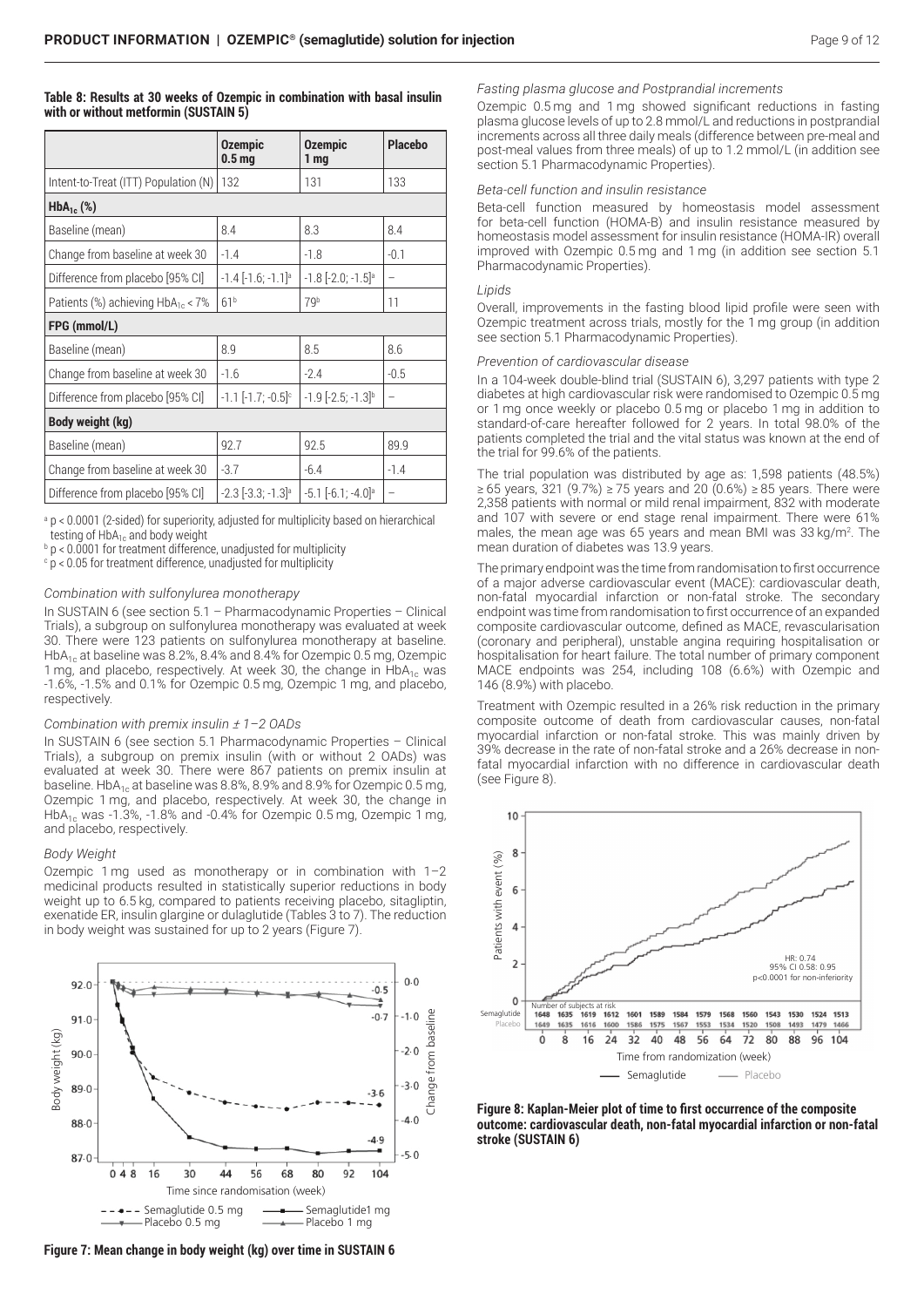



Microvascular outcome comprised 158 new or worsening of nephropathy events. The hazard ratio for time to nephropathy (new onset of persistent macroalbuminuria, persistent doubling of serum creatinine, need for continuous renal replacement therapy and death due to renal disease) was 0.64 [0.46; 0.88] driven by new onset of persistent macroalbuminuria.

A significant and sustained reduction in  $HbA_{1c}$  from baseline to week 104 was observed with Ozempic 0.5 mg and 1 mg vs placebo 0.5 mg and 1 mg, in addition to standard-of-care (-1.1 and -1.4 vs -0.4 and -0.4, respectively).

## *Blood Pressure*

Significant reductions in mean systolic blood pressure were observed when Ozempic 0.5 mg (3.5–5.1 mmHg) and Ozempic 1 mg (5.4– 7.3 mmHg) were used in combination with oral antidiabetic medicinal products or basal insulin. For diastolic blood pressure, there were no significant differences between Ozempic and comparators.

#### *Patient Reported Outcomes*

Patient reported outcomes were assessed by the Diabetes Treatment Satisfaction Questionnaire status version (DTSQs): Ozempic significantly improved total treatment satisfaction and reduced perceived frequency of hyperglycaemia compared to exenatide once weekly, insulin glargine and placebo.

General health status was assessed by the Short Form health survey (SF-36 v2): Ozempic 1 mg once weekly demonstrated significantly greater improvement from baseline in a long-term cardiovascular safety study compared to placebo (SUSTAIN 6) in both mental component summary (MCS) and physical component summary (PCS) scores of the SF-36 v2.

#### *Other Clinical Trials*

In an open label monotherapy trial comparing the safety (primary objective) and efficacy (secondary objective) of Ozempic 0.5 mg and 1 mg once weekly with sitagliptin 100 mg once daily in 308 Japanese patients, a significant greater reduction of  $HbA_{1c}$  levels from baseline after 30 weeks of treatment were achieved with Ozempic 0.5 mg and 1 mg compared to sitagliptin (-1.9%, -2.2% vs -0.7%).

Significantly more patients achieved an  $HbA_{1c}$  level of 7% with Ozempic 0.5 mg (84%) and 1 mg (95%) compared to sitagliptin (35%). Patients treated with Ozempic 0.5 mg and 1 mg had a significant decrease in body weight compared to that of patients treated with sitagliptin (-2.2 kg and -3.9 kg vs 0.0 kg). The most frequently reported adverse reactions (ARs) in this trial were gastrointestinal disorders. Greater proportions of patients treated with Ozempic 0.5 mg and 1 mg experienced gastrointestinal disorders vs patients treated with sitagliptin (38% and 41% for Ozempic 0.5 mg and 1 mg vs 17% with sitagliptin).

In an open label trial comparing the safety (primary objective) and efficacy (secondary objective) of Ozempic 0.5 mg and 1 mg once weekly with 1–2 OADs in 601 Japanese patients on monotherapy or 1 OAD, a higher reduction in  $HbA_{1c}$  was seen with Ozempic 0.5 mg (-1.7%) and 1 mg (-2.0%) compared to additional OAD (-0.7%). Patients treated with Ozempic 0.5 mg and 1 mg had a significant decrease in body weight compared to that of patients treated with additional OAD (-1.4 kg and -3.2 kg vs +0.4 kg). The most frequently reported ARs in this trial were gastrointestinal disorders. Greater proportion of patients treated with Ozempic 0.5 mg and 1 mg experienced gastrointestinal disorders vs patients treated with additional OAD (54% and 54% vs 20%).

#### **5.2 Pharmacokinetic Properties**

Semaglutide has pharmacokinetic properties compatible with once weekly administration, with an elimination half-life of approximately 1 week.

#### Absorption

Maximum concentration was reached 1 to 3 days post dose.

Steady-state exposure was achieved following 4–5 weeks of once weekly administration. In patients with type 2 diabetes, the mean steady state concentrations following s.c. administration of 0.5 mg and 1 mg semaglutide were approximately 16 nmol/L and 30 nmol/L, respectively.

Semaglutide exposure increased in a dose proportional manner for doses of 0.5 mg and 1 mg.

Similar exposure was achieved with s.c. administration of semaglutide in the abdomen, thigh, or upper arm.

Absolute bioavailability of s.c semaglutide was 89%.

#### Distribution

The mean volume of distribution of semaglutide following s.c. administration in patients with type 2 diabetes was approximately 12.5 L. Semaglutide was extensively bound to plasma albumin (> 99%).

#### **Metabolism**

Semaglutide is metabolised through proteolytic cleavage of the peptide backbone and sequential beta-oxidation of the fatty acid sidechain.

#### Excretion

The primary excretion routes of semaglutide related material were via the urine and faeces. Approximately 3% of the dose was excreted as intact semaglutide via urine.

Clearance of semaglutide in patients with type 2 diabetes was approximately 0.05 L/h. With an elimination half-life of approximately 1 week, semaglutide will be present in the circulation for about 5 weeks after the last dose.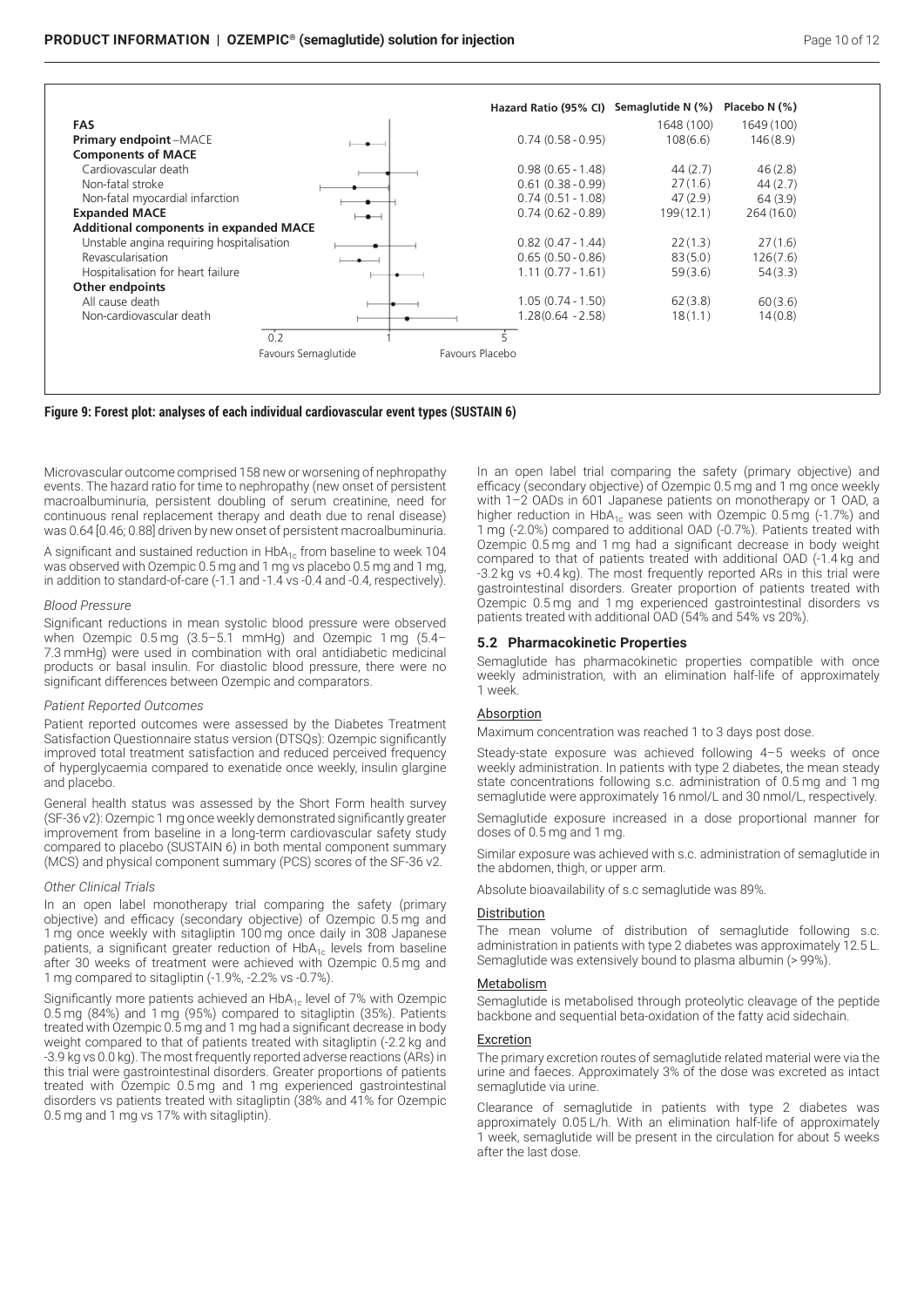# Special Populations

No dose adjustment of semaglutide is needed based on age, gender, race, ethnicity, body weight, or renal or hepatic impairment. The effects of intrinsic factors on the pharmacokinetics of semaglutide are shown in Figure 10.

| <b>Intrinsic factor</b><br>Relative exposure (Cavg)<br>Ratio and 90% CI |                                  |    |             |                          |
|-------------------------------------------------------------------------|----------------------------------|----|-------------|--------------------------|
| Sex                                                                     | Male                             | ю  |             |                          |
| Age                                                                     | 65-74 years                      |    |             |                          |
|                                                                         | >74 years                        |    |             |                          |
| Race                                                                    | <b>Black or African American</b> | ⊬⊷ |             |                          |
|                                                                         | Asian                            |    |             |                          |
| Ethnicity                                                               | Hispanic or Latino               | н  |             |                          |
| Body weight                                                             | 55 kg                            |    | <b>Laid</b> |                          |
|                                                                         | 127 kg                           |    |             |                          |
|                                                                         | Mild                             | ЮH |             |                          |
| Renal<br>impairment                                                     | Moderate                         | ⊷  |             |                          |
|                                                                         | Severe                           |    |             |                          |
|                                                                         | 0.5                              |    |             | $\overline{\phantom{a}}$ |

Semaglutide exposure (Cavg) relative to reference subject profile: non-Hispanic/ non-Latino, White female below 65 years, body weight 85 kg, with normal renal function. Population PK model also included maintenance dose and injection site as covariates. Body weight test categories (55 and 127 kg) represent the 5% and 95% percentiles in the dataset. Abbreviations: Cavg: average semaglutide concentration. CI: Confidence interval.

## **Figure 10: Impact of intrinsic factors on semaglutide exposure**

#### *Age*

Age had no effect on the pharmacokinetics of semaglutide based on data from phase 3a studies including patients of 20–86 years of age.

#### *Gender*

Gender had no effect on the pharmacokinetics of semaglutide.

#### *Race*

Race (White, Black or African-American, Asian) had no effect on the pharmacokinetics of semaglutide.

#### *Ethnicity*

Ethnicity (Hispanic or Latino) had no effect on the pharmacokinetics of semaglutide.

#### *Body Weight*

Body weight had an effect on the exposure of semaglutide. Higher body weight results in lower exposure. Semaglutide doses of 0.5 mg and 1 mg provide adequate systemic exposure over a body weight range of 40–198 kg.

## *Renal Impairment*

Renal impairment did not impact the pharmacokinetics of semaglutide in a clinically relevant manner. This was shown with a single dose of 0.5 mg semaglutide for patients with different degrees of renal impairment (mild, moderate, severe or patients in dialysis) compared with subjects with normal renal function. This was also shown for subjects with type 2 diabetes and renal impairment based on data from phase 3a studies (Figure 10), although the experience in patients with end-stage renal disease was limited.

#### *Hepatic Impairment*

Hepatic impairment did not have any impact on the exposure of semaglutide. The pharmacokinetics of semaglutide were evaluated in patients with different degrees of hepatic impairment (mild, moderate, severe) compared with subjects with normal hepatic function in a study with a single-dose of 0.5 mg semaglutide.

## *Paediatrics*

Semaglutide has not been studied in paediatric patients.

## **5.3 Preclinical Safety Data**

### Genotoxicity

Semaglutide was not mutagenic in the bacterial reverse mutation assay, and was not clastogenic *in vitro* (cytogenetic assay in human lymphocytes), or *in vivo* (rat bone marrow micronucleus test).

## **Carcinogenicity**

Non-lethal thyroid C-cell tumours observed in rodents are a class effect for GLP-1 receptor agonists. In 2-year carcinogenicity studies in rats and mice, semaglutide caused thyroid C-cell tumours at clinically relevant exposures (at ≥ 4x the clinical AUC in mice [based on the plasma AUC at the maximum recommended human dose of 1 mg/week] and subclinical exposures in rats; a no effect level was not established in either species). No other treatment-related tumours were observed. The rodent C-cell tumours are caused by a non-genotoxic, specific GLP-1 receptor mediated mechanism to which rodents are particularly sensitive. The relevance for humans is considered to be low, but cannot be completely excluded.

#### Juvenile toxicity

In juvenile rats, semaglutide caused delayed sexual maturation in both males and females. These delays had no impact upon fertility and reproductive capacity of either sex, or on the ability of the females to maintain pregnancy.

## **6. PHARMACEUTICAL PARTICULARS**

## **6.1 List of Excipients**

Dibasic sodium phosphate dihydrate Propylene glycol Phenol Hydrochloric acid Sodium hydroxide Water for injections

## **6.2 Incompatibilities**

Substances added to Ozempic may cause degradation of semaglutide. Ozempic must not be mixed with other medicinal products, e.g. infusion fluids.

## **6.3 Shelf Life**

In Australia, information on the shelf life can be found on the public summary of the Australian Register of Therapeutic Goods (ARTG). The expiry date can be found on the packaging.

Shelf-life for pen in use: 42 days (6 weeks).

## **6.4 Special Precautions for Storage**

*Before use:* Store in a refrigerator (2°C to 8°C). Keep away from the cooling element. Protect from light.

Do not freeze Ozempic and do not use Ozempic if it has been frozen.

*After first use:* Store below 30°C or in a refrigerator (2°C to 8°C). Do not freeze Ozempic and do not use Ozempic if it has been frozen. Keep the pen cap on when the Ozempic pen is not in use in order to protect from light.

Ozempic should be protected from excessive heat and light.

The Ozempic pen is for use by one person only.

Ozempic should not be used if it does not appear clear and colourless, or almost colourless.

Always remove the injection needle immediately after each injection and store the Ozempic pen without a needle attached. This may prevent blocked needles, contamination, infection, leakage of solution and inaccurate dosing.

## **6.5 Nature and Contents of Container**

The primary packaging is a 1.5 mL or 3 mL glass cartridge (Type I glass) closed at one end with a rubber plunger (Type I/chlorobutyl) and at the other end with an aluminium cap with a rubber disc (Type I/bromobutyl/ polyisoprene) inserted. The cartridge is assembled into a pre-filled multidose disposable pen made of polypropylene, polyoxymethylene polycarbonate and acrylonitrile butadiene styrene.

There are two variants of the pre-filled pen for Ozempic:

Ozempic 0.25 mg, 0.5 mg/dose solution for injection in pre-filled pen is able to deliver doses of 0.25 mg or 0.5 mg. This pen is intended to be used for dose escalation and maintenance treatment at the 0.5 mg dose. The pen contains 1.5 mL solution.